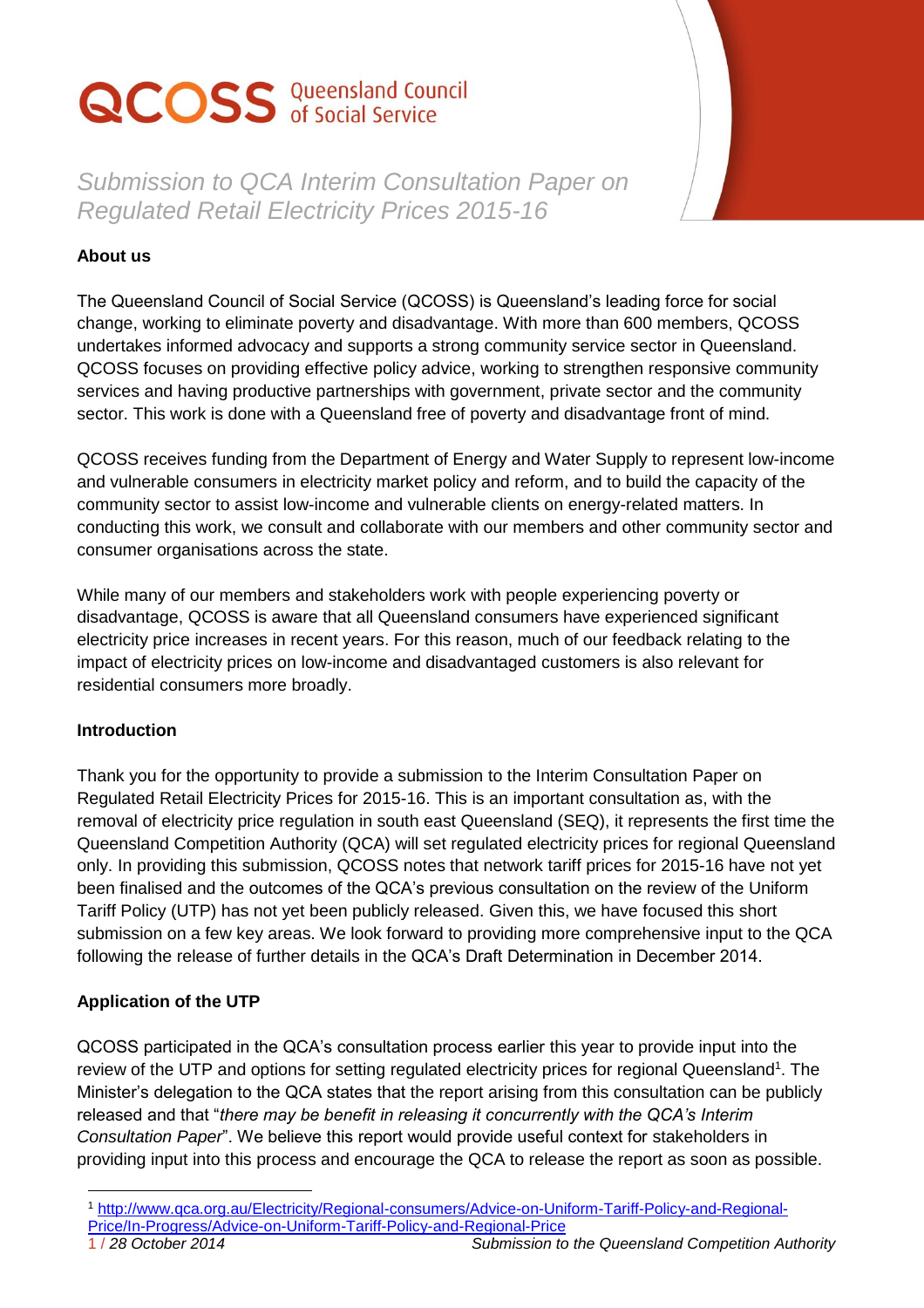

We welcome the confirmation in the Minister's Delegation to the QCA that the UTP be maintained, which means that small regional consumers will continue to have access to the same electricity prices as customers in SEQ. QCOSS notes there are a number of ways this could be interpreted and applied. We have concerns about some approaches which may result in unreasonable increases in electricity prices and bill shock for regional Queensland households. We consider that negative impacts on regional customers are likely to be minimised by setting regulated regional electricity prices based on the efficient costs of a SEQ retailer, rather than using the standing offer prices in SEQ as a benchmark. This is because there is a risk, based on experiences in other states where electricity prices have been deregulated, that retailers may set their standing offering prices at higher than efficient levels (which enables more generous 'discounts' to be offered on their market contracts). <sup>2</sup> We consider that it is an important priority for the QCA to take an approach that will minimise the risk of bill shock for regional customers.

### **Affordability of electricity in regional Queensland**

As specified in the delegation, the QCA can have regard to any matters it considers relevant when setting electricity prices. QCOSS is pleased that the QCA has stated that it will have regard to the impact rising electricity prices are having on households. QCOSS considers that in this instance it is highly relevant for the QCA to also consider the specific characteristics of regional Queensland when setting prices that will apply only to regional customers. Regional Queensland is characterised by higher incidence of poverty and disadvantage than SEQ, including higher rates of unemployment, lower wages and a higher overall cost of living. This is evidenced in the recent Australian Council of Social Service (ACOSS) report showing the balance of state poverty is 15.4 per cent in regional Queensland versus 13.9 per cent in Brisbane.<sup>3</sup>

QCOSS requests the QCA to specifically consider the range of recent statistics that provide an indication of the adverse impact that rising electricity prices are having on the poverty and disadvantage faced by households in regional Queensland. These include:

- In 2013-14, a record 12,454 households in regional Queensland were disconnected from electricity for not paying a bill. This is an 87 per cent increase on the previous financial year. Despite there being significantly less households in regional Queensland than SEQ, this figure represents 49 per cent of the Queensland total.<sup>4</sup> Trends in disconnections for non-payment are often used as a proxy to highlight trends in households who are unable to afford their bills.
- A recent national report revealed that regional households across the country are more likely to pay a bill late due to financial difficulties than households in metropolitan areas. The research found that 78 per cent of regional households that paid an electricity bill after the due date did so because they could not afford it (compared to 49 per cent in metropolitan areas).<sup>5</sup>

<sup>3</sup> ACOSS, 2014. Poverty in Australia.

 $\overline{a}$ 

<sup>&</sup>lt;sup>2</sup> St Vincent de Paul Society, 2014. The National Energy Market: Wrong Way Go Back. [http://www.vinnies.org.au/icms\\_docs/195912\\_2014\\_September\\_-\\_Wrong\\_Way\\_Go\\_Back.pdf](http://www.vinnies.org.au/icms_docs/195912_2014_September_-_Wrong_Way_Go_Back.pdf)

[http://www.acoss.org.au/images/uploads/ACOSS\\_Poverty\\_in\\_Australia\\_2014.pdf](http://www.acoss.org.au/images/uploads/ACOSS_Poverty_in_Australia_2014.pdf) <sup>4</sup> QCA, 2014. Small Customer Disconnections, Hardship and Complaints.

[http://www.qca.org.au/Electricity/Reviews/Market-reports-and-statistics/Small-Customer-Disconnections,-](http://www.qca.org.au/Electricity/Reviews/Market-reports-and-statistics/Small-Customer-Disconnections,-Hardship-and-Compla/Final-Report/Q-report#finalpos) [Hardship-and-Compla/Final-Report/Q-report#finalpos](http://www.qca.org.au/Electricity/Reviews/Market-reports-and-statistics/Small-Customer-Disconnections,-Hardship-and-Compla/Final-Report/Q-report#finalpos)

<sup>5</sup> Ernst & Young, 2014. Voice of the customer is getting louder: Customer Experience Series - Utilities (Wave 3). [http://www.ey.com/Publication/vwLUAssets/EY-CX-series-Utilities-Wave3/\\$FILE/EY-CX-series-Utilities-](http://www.ey.com/Publication/vwLUAssets/EY-CX-series-Utilities-Wave3/$FILE/EY-CX-series-Utilities-Wave3.pdf)[Wave3.pdf](http://www.ey.com/Publication/vwLUAssets/EY-CX-series-Utilities-Wave3/$FILE/EY-CX-series-Utilities-Wave3.pdf)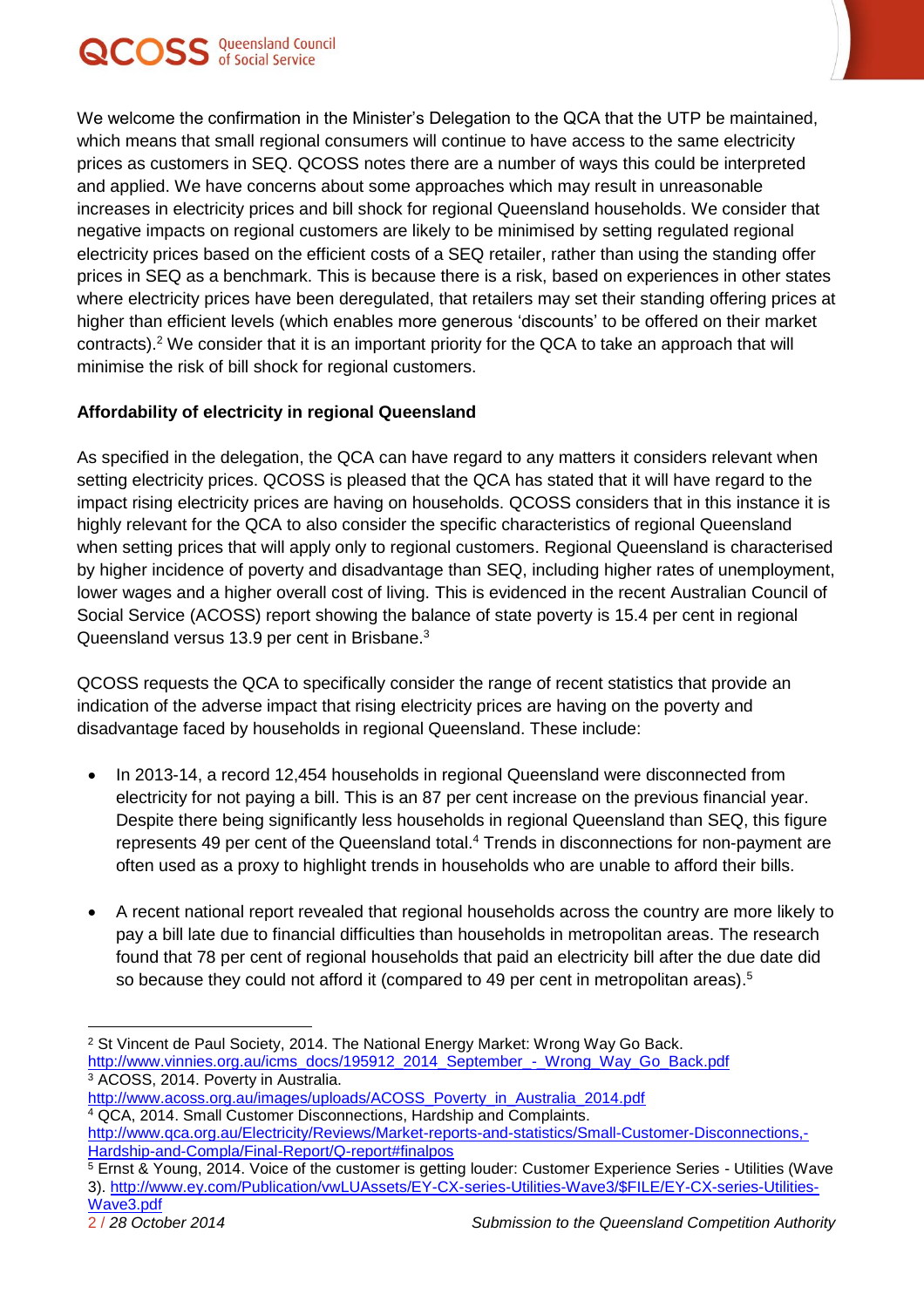

 Queensland's remote Aboriginal and Torres Strait Islander communities, which include some of the most disadvantaged and vulnerable communities in the country, are located in regional Queensland. QCOSS recent undertook research in remote Aboriginal and Torres Strait Islander communities and found that self-disconnection from electricity due to an inability to pay for electricity credit was quite common across the communities surveyed.<sup>6</sup> There are also examples of grid-connected communities, such as Yarrabah, where electricity is affecting households to the extent that some are accumulating up to \$11,000 debt on their bills.<sup>7</sup>

QCOSS considers that this information is highly relevant to the decision making undertaken by the QCA and should be front of mind to ensure the electricity prices faced by regional households are minimised to the greatest extent possible.

#### **Uncertainty regarding network tariffs**

We acknowledge that the QCA has been delegated to complete the rebalancing of the fixed and variable components of Tariff 11 which began in 2013-14. Although this rebalancing is being introduced in a transitional way, we note it is having an impact on some low income and vulnerable consumers, in particular those with low consumption, and is reducing the level of control that consumers have over the size of their bills. As the network tariff structures for 2015-16 have not yet been publicly released by Ergon Energy or Energex, it is difficult to comment on the consumer impact of using Ergon Energy network tariffs structures for 2015-16 electricity prices. However, we note that the QCA has identified that Ergon Energy's tariff structures have previously been more heavily weighted to fixed charges. If this is the case for 2015-16, we would be concerned about the extent to which these further increases in fixed charges would result in bill shock for some regional households. We believe that any changes in tariff structure should be introduced in a transitional way with sufficient time and resources invested in preparing consumers for the changes and how they might best respond.

It is understood that the network businesses will soon commence consumer consultation on their pricing proposals to the Australian Energy Regulator (AER) on their network tariffs for 2015-16. QCOSS understands that there could be some changes to network tariff structures following the release of a rule change by the Australian Energy Market Commission (AEMC) in November 2014.<sup>8</sup> QCOSS requests the QCA in its Draft Determination to set out the implications for retail electricity prices and the impact on consumers of networks adopting different tariff structures in accordance with this rule change.

As part of the AER Network Determination process for 2015-2020, it is likely that Ergon Energy and Energex's metering services will be reclassified as alternative supply services. This means that metering may not be included in the regulated revenue recovered by Energex and therefore may not be included in the "N" component of retail prices. It would be helpful if the QCA could address this issue in the Draft Determination and provide some indication of the implications of this for retail prices and metering service charges in regional Queensland.

 $\overline{a}$ <sup>6</sup> QCOSS, 2014. Empowering remote communities.

[https://www.qcoss.org.au/sites/default/files/20140819\\_QCOSS%20Report%20on%20Remote%20PPM%20](https://www.qcoss.org.au/sites/default/files/20140819_QCOSS%20Report%20on%20Remote%20PPM%20Customers%20Final.pdf) [Customers%20Final.pdf](https://www.qcoss.org.au/sites/default/files/20140819_QCOSS%20Report%20on%20Remote%20PPM%20Customers%20Final.pdf)

<sup>&</sup>lt;sup>7</sup> Indigenous Consumer Assistance Network, 2014. Get Back on Track. <u>http://ican.org.au/get-back-on-track/</u> 8 AEMC 2014. Rule Change on Distribution Network Pricing Arrangements. [http://www.aemc.gov.au/Rule-](http://www.aemc.gov.au/Rule-Changes/Distribution-Network-Pricing-Arrangements)[Changes/Distribution-Network-Pricing-Arrangements#](http://www.aemc.gov.au/Rule-Changes/Distribution-Network-Pricing-Arrangements)